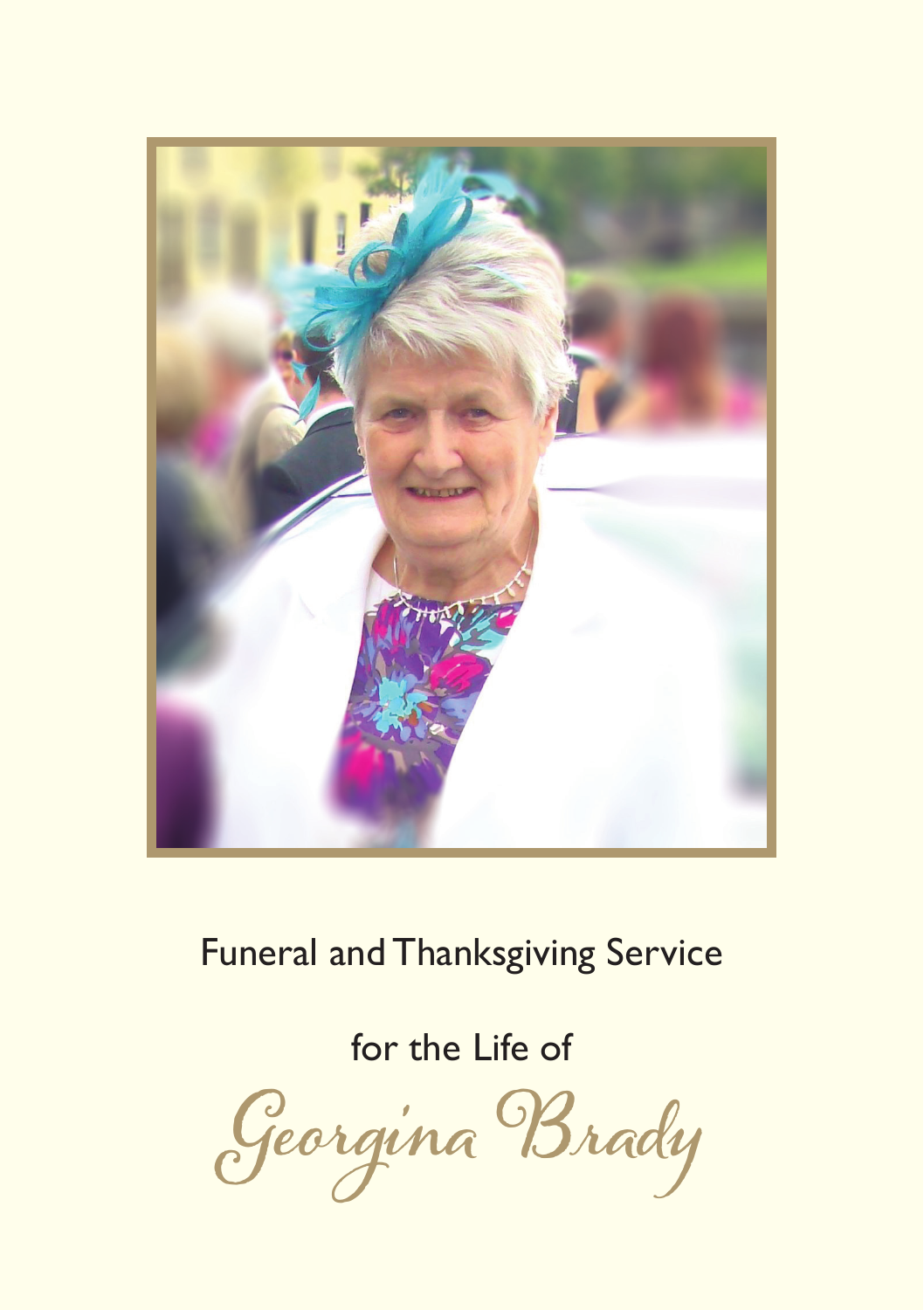### **4th January 1930 – 8th December 2020**

## **St. Matthew's Church Irishtown 11th December 2020**

# **ORDER OF SERVICE**

**Introduction: sentences from Scripture**

**The Greeting**

**Psalm 23** – The Lord's my Shepherd

1 The LORD's my Shepherd, I'll not want. He makes me down to lie in pastures green; he leadeth me the quiet waters by.

2 My soul He doth restore again and me to walk doth make within the paths of righteousness, e'en for His own name's sake.

3 Yea, though I walk through death's dark vale, yet will I fear none ill; for Thou art with me, and Thy rod and staff me comfort still.

4 My table Thou hast furnished in presence of my foes; my head Thou dost with oil anoint, and my cup overflows.

5 Goodness and mercy all my life shall surely follow me; and in God's house for evermore my dwelling place shall be.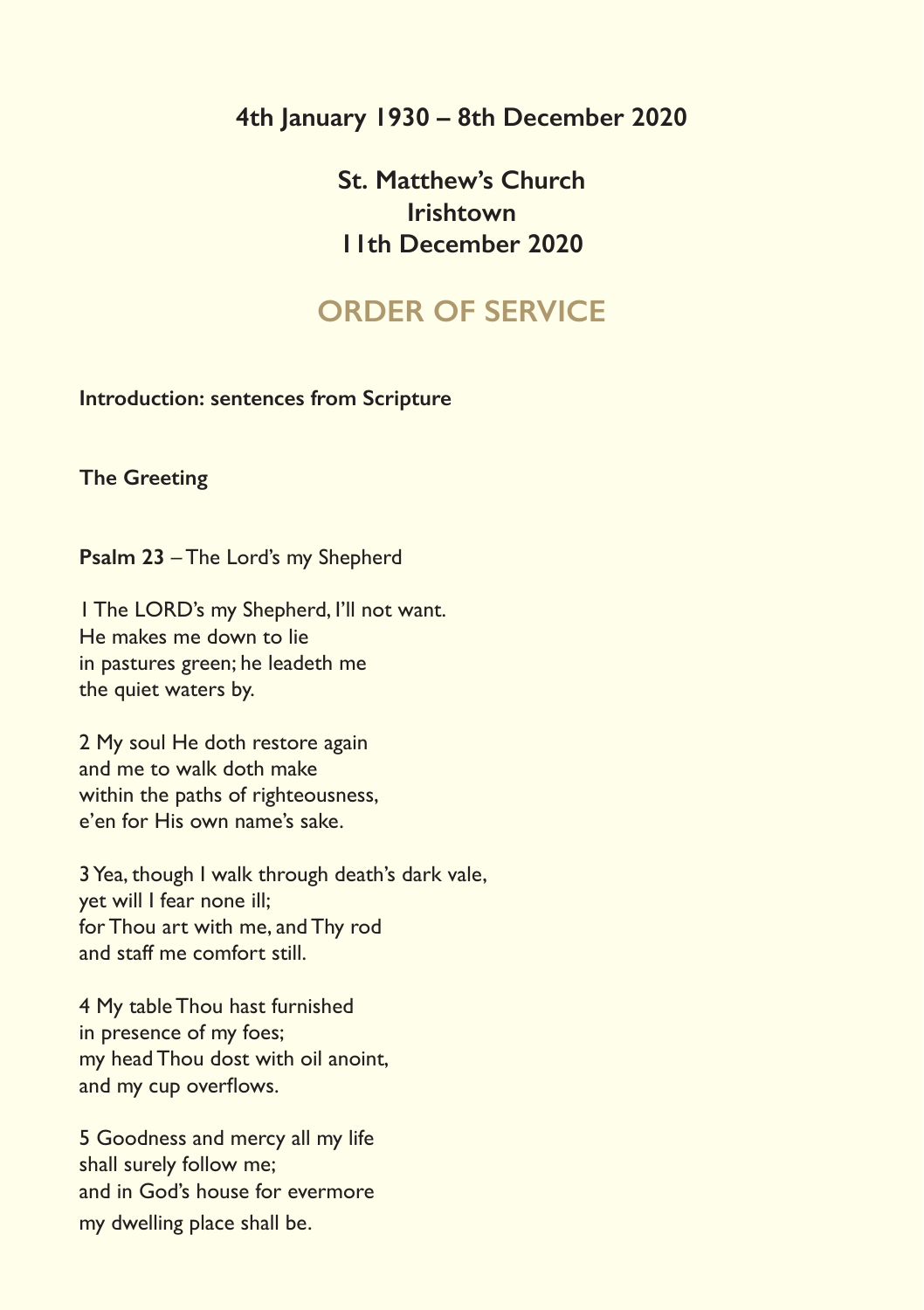#### **Penitence and Absolution; The Collect Prayer**

#### **The Ministry of the Word**

| <b>Romans 8:31-39</b>    | God's love in Christ Jesus       |
|--------------------------|----------------------------------|
| John 14:1-6, 27          | lesus the way to the Father      |
| <b>Revelation 21:1-7</b> | The New Heaven and the New Earth |

**Address … about Georgina**

#### **The Apostles' Creed**

I believe in God, the Father almighty, creator of heaven and earth. I believe in Jesus Christ, God's only Son, our Lord who was conceived by the Holy Spirit, born of the Virgin Mary, suffered under Pontius Pilate, was crucified, died and was buried; he descended to the dead. On the third day he rose again; he ascended into heaven, he is seated at the right hand of the Father, and he will come again to judge the living and the dead. I believe in the Holy Spirit, the holy catholic church, the communion of saints, the forgiveness of sins, the resurrection of the body, and the life everlasting. Amen.